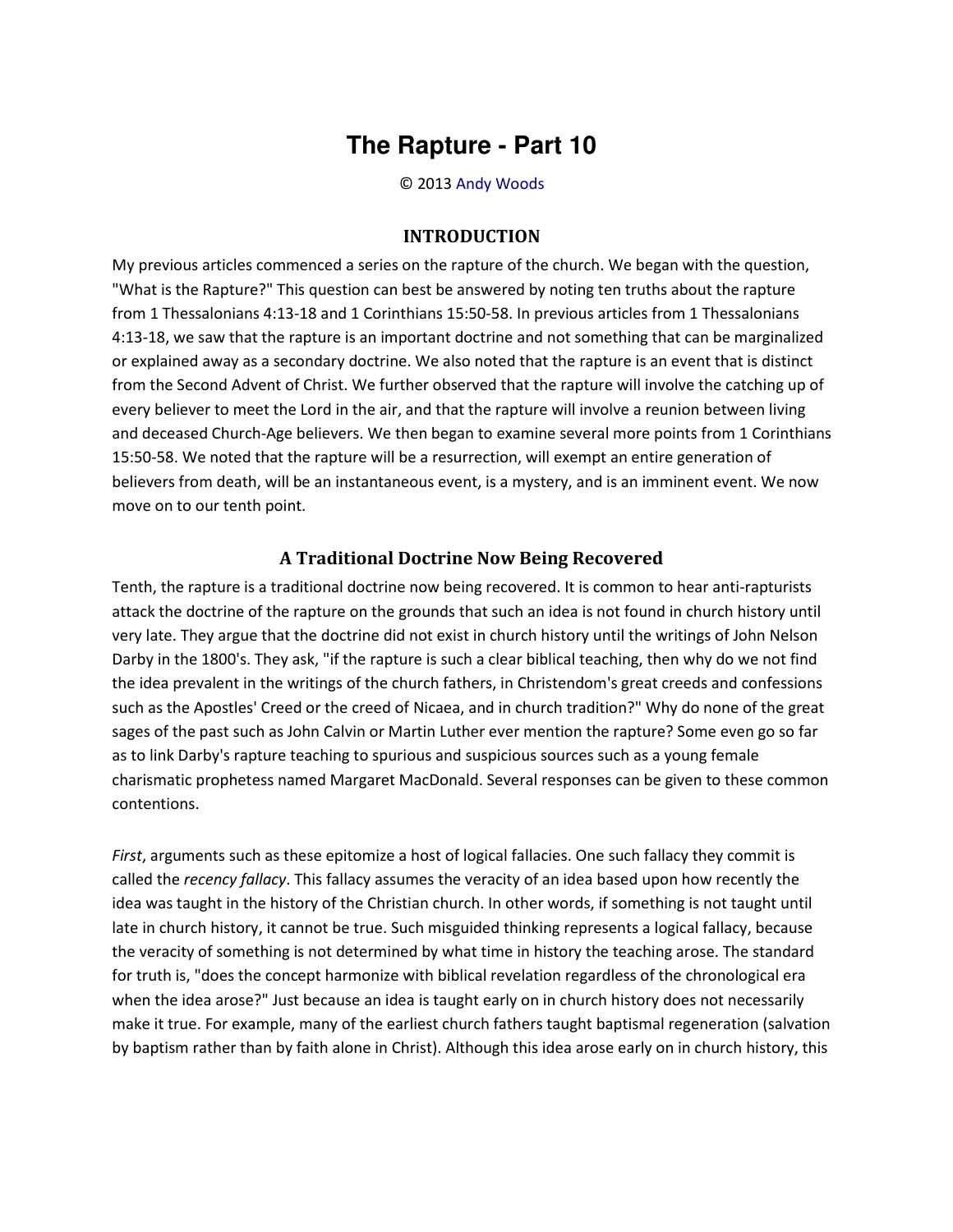fact alone does not make it true since it contradicts the biblical record (Eph. 2:8-9). Early ideas are untrue if they are not biblical. Conversely, late ideas can be true if they are biblical. Consistency with Scripture determines an idea's truthfulness and not when the idea originated.

Another logical fallacy committed by those who seek to discredit the rapture by linking the doctrine's origins to Margaret MacDonald is the *genetic fallacy*. This fallacy assumes the truth or falsehood of something based upon the source of an idea. Such thinking is fallacious since truth is determined by consistency with biblical revelation rather than where or from whom the idea supposedly originated. Paul speaks of those who preach the gospel out of corrupt motives and yet rejoices since at least the gospel is still being preached (Phil. 1:15-18). In other words, because the gospel is objectively and biblically true, it remains true even if it proceeds from the mouths of those who have impure motives. If an idea is biblically verifiable, it is true even if a questionable source reiterates the same idea. As a side note, scholars have carefully refuted the notion that Darby got the idea of the rapture from McDonald.<sup>1</sup> However, even if such a refutation did not exist it would not detract from the doctrine's truth as long as the rapture can be found in the pages of God's Word. All of this to say, the rapture cannot be discredited simply on the basis of the alleged recency of its origin or in seeking to anchor its source in Margaret MacDonald as long as the rapture doctrine is found in the Bible.

*Second*, it must be remembered that this argument from silence in church history has been used before. In fact, it was used against the Protestant Reformers. At the Diet of Worms in A.D. 1521, John Eck sought to discredit Luther's teachings of faith alone (*Sola Fide*) by grace alone (*Sola Gratia*) through Christ alone (*Sola Christus*) based upon the Scripture alone (*Sola Scriptura*) to the glory of God alone (*Sola Deo Gloria*) by arguing that such teachings cannot not be found in the teachings of the popes, priests, and church fathers. Luther responded by noting that his doctrines could be found in the writings of a church father who was far more significant than any source that Eck could produce. Luther's source was none other than the Apostle Paul. Luther built his theological case upon Paul's writings in general and upon the Book of Galatians in particular (Gal. 2:16). In other words, Luther's ideas were true because they could be found in Scripture. Since this was so, whether these ideas could be sourced in the writings of the theologians and tradition was somewhat immaterial and irrelevant. Such a scenario is analogous to the rapture debate. The rapture stands or falls ultimately on whether it is a biblical truth regardless of what church history has said about it. To those who seek to diminish the rapture teaching on the basis of its lack of prevalence in church history, our response is the same as Luther's: *Sola Scriptura*! Because the doctrine is found in the Bible, it is true.

*Third*, there is a very good reason why the rapture is not conspicuous in the church's creeds and confessions. Two centers of Christian thought developed early on in church history. The Antiochene school in Syria insisted that the Scripture, including its prophetic portions, be interpreted in a literal or

 $\overline{\phantom{0}}$ 

<sup>&</sup>lt;sup>1</sup> Paul Richard Wilkinson, *For Zion's Sake: Christian Zionism and the Role of John Nelson Darby*, Studies in Evangelical History and Thought (Milton Keynes: Paternoster, 2007).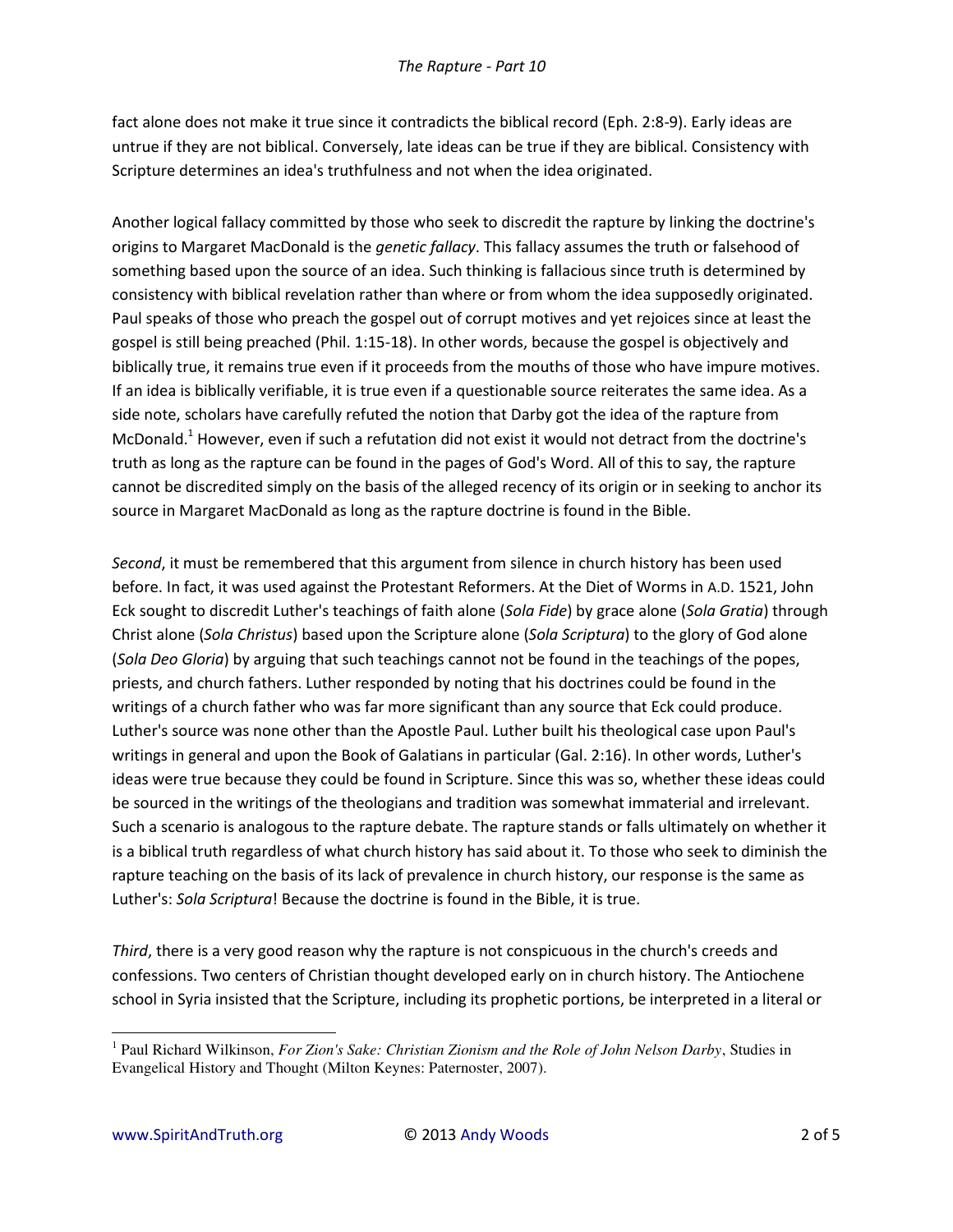normal way. Thus, the early church fathers connected with the Antiochene school became premillennialists or *chiliasts*. They were given this later title because *chilia* is the Greek word for "thousand" which is mentioned six times in Revelation 20:1-10. They arrived at the eschatological position of believing in a future thousand year reign of Christ on the earth because of their literal or normal approach to the prophetic Scripture.

Despite reigning supreme for nearly two centuries, the influence of the Antiochene school was eventually eclipsed by the Alexandrian school located in Alexandria Egypt otherwise called North Africa. This school, which took an allegorical or non-literal approach to prophecy, eventually won the day and consequently became the dominant force in church history. Dominant thinkers emerged from the Alexandrian school including Origen of the third century and Augustine of the fourth century. Augustine's book *The City of God*, which was the first formal exposition of amillennialism (a view that there will be no future earthly reign of Christ based upon a non-literal approach to the prophetic portions of Scripture) became perhaps the most influential book in all of church history. Here, I am using the word "influential" not in a positive sense but rather in a negative sense. Augustine by and large put the church under an allegorical spell. From Augustine onward the majority opinion within the church was to interpret prophecy allegorically. The church did not start crawling out from this shadow until Protestant Reformers began insisting on a literal method of interpretation. Even then, these reformers were inconsistent and did not apply literal interpretation to the Bible's prophetic sections. Such inconsistency was not rectified until the budding of the Dispensational movement in the 1800s. As the early Dispensationalists began to consistently apply the reformers' literal hermeneutic to prophecy, premillennialism, which had been submerged by amillennialism for nearly 1600 years, began to make a comeback.

The important point to grasp is that the creeds, confessions, tradition, and theologians cited by the anti-rapturists are all post Augustine. Since they were developed in the wake of the rise of the influence of the non-literal Alexandrian school and Augustine, it stands to reason that these creeds would omit the rapture. The rapture doctrine is built upon a literal approach to interpreting Bible prophecy. Had these creeds been developed pre Augustine or after Augustine's influence was diminished when literalism in prophetic studies again became the norm rather than the exception, it is likely that these creeds would have conspicuously mentioned the rapture.

*Fourth*, despite the prevalence of nonliteral methods of interpreting prophecy during the so-called prophetic dark ages when Augustine's influence dominated, it is interesting to observe the writings of those who still approached prophecy literally and consequently still taught the biblical doctrine of the rapture. Although certainly not the majority opinion, we do have record of those who either resisted or remained unaffected by Augustine's pernicious influence and thus found the rapture in the Bible simply by following a consistently literal interpretive approach. One such individual was Pseudo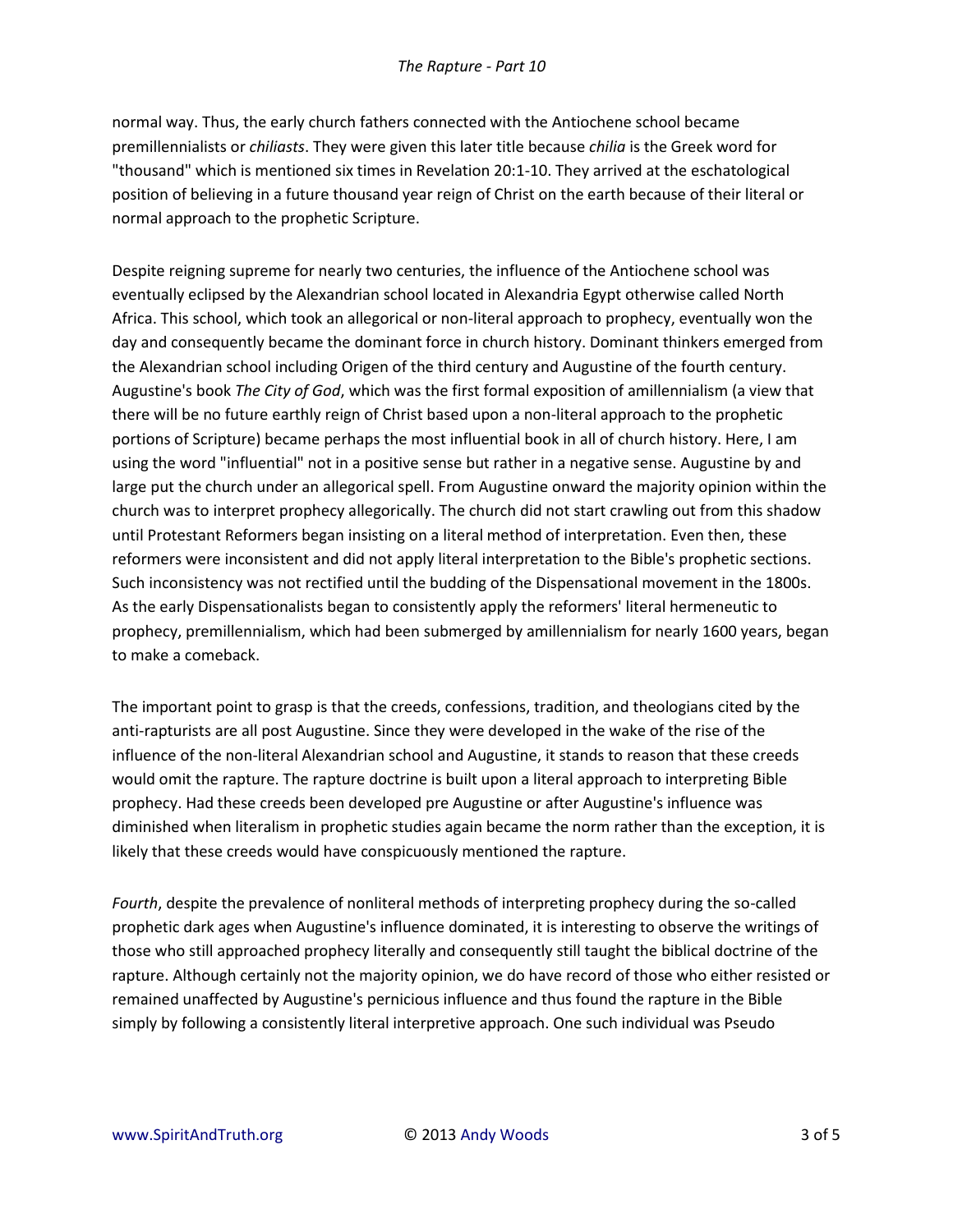Ephraem, who lived at some time during the 4th to the 6th century A.D. Recently, one of his ancient writings was discovered, which contains the following statement:

*Why therefore do we not reject every care of earthly actions and prepare ourselves for the meeting of the Lord Christ, so that* he may draw us from the confusion, which overwhelms all the world*…For* all the saints *and the elect of god* are gathered, prior to the tribulation that is to come*, and are taken to the Lord* lest they see the confusion that is to overwhelm the world *because of our sins (italics mine).<sup>2</sup>*

If one were unfamiliar with who made this statement, they would mostly likely attribute it to one of the modern exponents of the pretribulational rapture theory. Yet, in actuality, it is an early medieval church rapture citation. Those who study in this area have told me personally that eventually we are going to find so many statements similar to the one made by Pseudo Ephraem that it will once and for all put an end to the contention that the rapture teaching is erroneous since it cannot be located anywhere in church history prior to Darby. As more and more of such discoveries are made in the coming months and years, the rapture, which was eclipsed by Augustinian Amillennialism, is gradually being retrieved from the dust bin of history and brought back into a place of prominence within the church. For the time being, it is sufficient to say that those who argue against the rapture on the basis of the alleged silence of church history are guilty of committing various logical fallacies, ignore the origin of the Protestant Reformation, fail to consider the influence of Augustinian Amillennialism upon Christendom's most popular creeds and confessions, and do not fully consider a minority of early interpreters who held to a rapture in spite of the dominance of the Alexandrian school of interpretation.

In sum, not only is the rapture an important doctrine, an event that is distinct from the Second Advent of Christ, an event that will involve the catching up of every believer to meet the Lord in the air, a reunion of living and deceased Church-Age believers, a resurrection, an event that exempts an entire generation of Church-Age believers from death, an instantaneous event, a mystery, and an imminent event that can take place at any moment, but the rapture is also a traditional doctrine now being recovered.

(To Be Continued...)

 $\overline{\phantom{0}}$ 

<sup>2</sup> Timothy J. Demy and Thomas D. Ice, "The Rapture and an Early Medieval Citation," *Bibliotheca Sacra* 152, no. 607 (July-September 1995): 305-16.